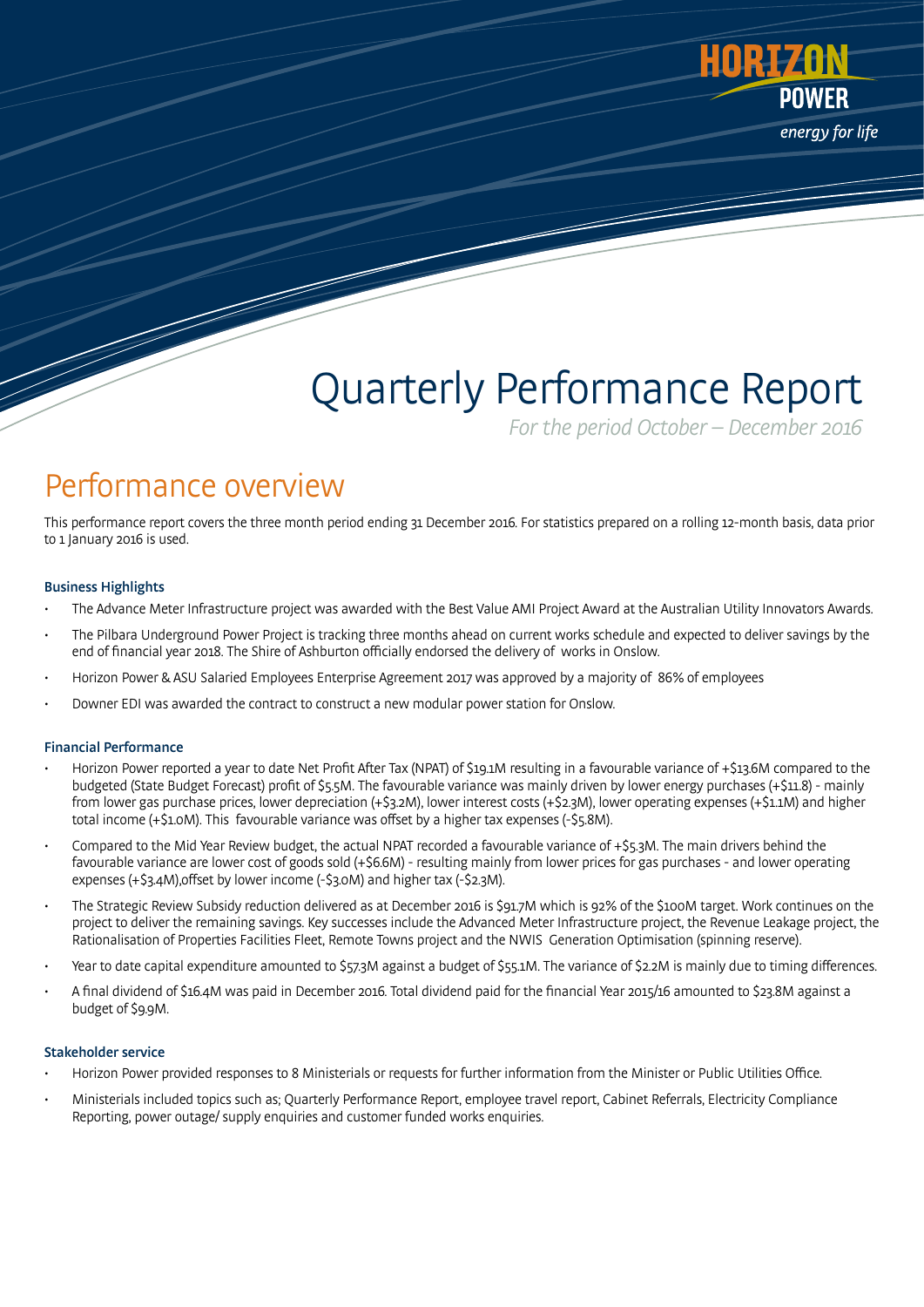

# Safety, health and the environment



Lost Time Injuries Frequency Rate 12 month rolling average

5.7 3.8 3.8

Oct 2016 Nov 2015 Dec 2016

**Actual**  $\neg$ Target ٠ Actual  $\neg$  Target

2

- Lost Time Injury Rates were stable at 1.9 as Horizon Power records five consecutive months without employee lost time injury. All Medical Injury Frequency Rates in December on par with end of previous quarter.
- The lost time severity rate for the quarter was 5.0 remaining stable from the previous quarter.
- There were no public safety incidents for the quarter ended on 31 December 2016.
- There was one reportable fuel spill at Carnarvon.

1 1 1

Oct 2016 Nov 2016 Dec 2016

2

The Unassisted Pole Failure rate was 1.52 compared to a target of <1.00.

# Customer service and electricity delivery



- 100% of new customer connections were completed on time.
- There were 131 new connections during the quarter.



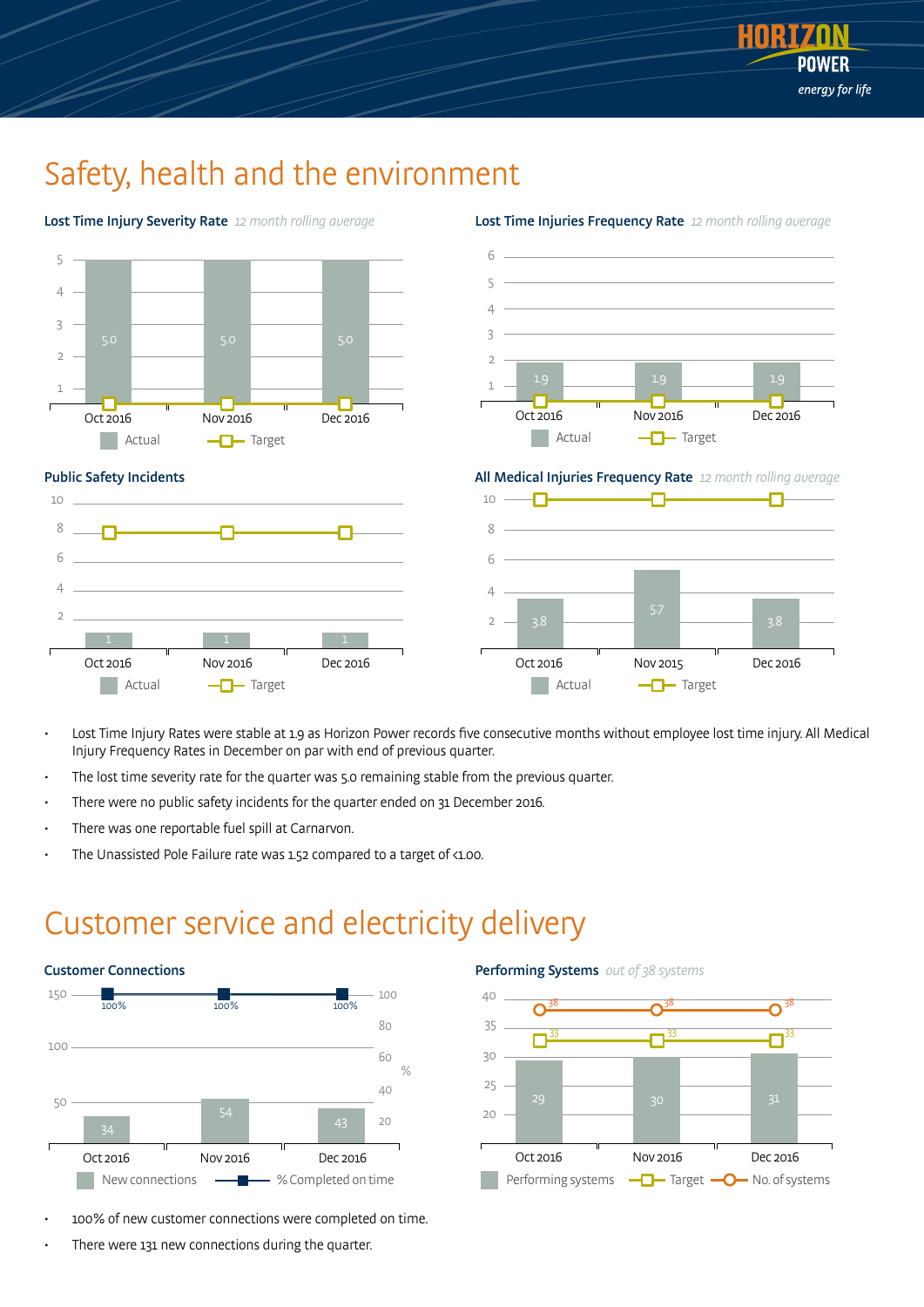

# Financial performance - actual versus SBF

Net Profit After Tax for year to date December 2016 was higher the State Budget Forecast, with variances broken down as follows:

### Profit and Loss Summary (in \$millions)

|                                         | Period Ended Dec 2016 |            |            |
|-----------------------------------------|-----------------------|------------|------------|
|                                         | <b>ACTUAL</b>         | <b>SDP</b> | <b>VAR</b> |
| Income                                  | 238.5                 | 244.6      | (6.1)      |
| Fuel and electricity purchases          | (79.1)                | (90.9)     | 11.8       |
| Operating labour, overheads & materials | (57.8)                | (66.1)     | 8.3        |
| <b>EBITDA</b>                           | 101.6                 | 87.6       | 14.0       |
| Finance Lease adjustment                |                       |            |            |
| Depreciation and amortisation           | (39.3)                | (42.4)     | (3.1)      |
| <b>EBIT</b>                             | 62.3                  | 45.2       | (17.1)     |
| Interest                                | (35.0)                | (37.3)     | 2.3        |
| Income tax                              | (8.2)                 | (2.4)      | (5.8)      |
| Net profit after tax                    | 19.1                  | 5.5        | 13.6       |

#### 1. Income

An unfavourable variance of -\$6.1M in income primarily due to the following:

- (I) Electricity sales recorded a shortfall of -\$8.7M (actual \$128.9M v budget \$137.6M) mainly due to lower volume and budgeted L4 tariff not gazetted.
- (II) Miscellaneous revenue were higher +\$1.7 due to higher than expected wheeling revenue and unbudgeted foreign currency hedging gains.

### 2. Fuel and electricity purchases

A favourable variance of +\$11.8M was mainly driven by lower gas purchases due to lower gas prices and lower sales volume.

### 3. Operating labour, overheads and materials

 Operating expenditure is tracking under budget primarily driven by lower overheads due to cost management, savings across various items of operating expenses and the timing of project expenses.

### 4. Depreciation

Depreciation is lower than budget mainly due to timing differences arising from budget profiling of capital expenditure.

#### 5. Interest and income tax

 The positive variance of +\$2.3M in interest is due to lower debt than budgeted. The unfavourable variance in tax (-\$5.8M) is resulting from higher earnings than budgeted.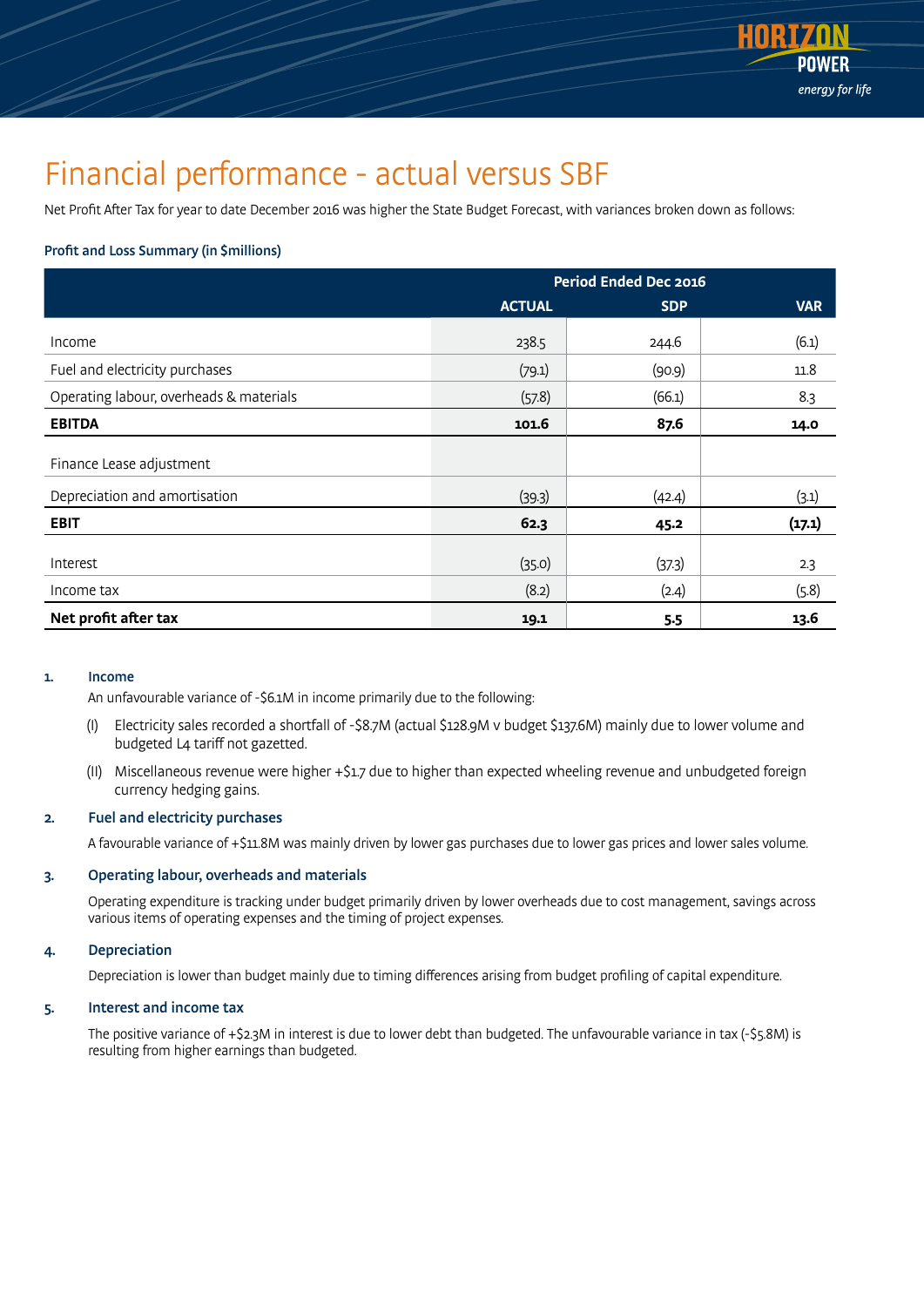

# Financial performance - actual versus MYR

Net Profit After Tax for year to date December 2016 was higher the Mid year Review, with variances broken down as follows:-

# Profit and Loss Summary (in \$millions)

|                                                           | <b>Period Ended December 2016</b> |                 |              |
|-----------------------------------------------------------|-----------------------------------|-----------------|--------------|
|                                                           | <b>ACT</b>                        | <b>MYR</b>      | <b>VAR</b>   |
| Income                                                    | 238.5                             | 241.5           | (3.0)        |
| Fuel and electricity purchases                            | (79.1)                            | (85.6)          | 6.5          |
| Operating labour, overheads & materials                   | (57.8)                            | (61.2)          | 3.4          |
| <b>EBITDA</b>                                             | 101.6                             | 94.7            | 6.9          |
| Finance Lease Adjustment<br>Depreciation and amortisation | (39.3)                            | (39.4)          | 0.1          |
| <b>EBIT</b>                                               | 62.3                              | $55-3$          | 7.0          |
| Interest<br>Income tax                                    | (35.0)<br>(8.2)                   | (35.6)<br>(5.9) | 0.6<br>(2.3) |
| Net profit after tax                                      | 19.1                              | 13.8            | $5-3$        |

#### 1. Income

An unfavourable variance of -\$3.0M in income primarily due to the following:

 Electricity sales recorded a shortfall of -\$3.3M (actual \$128.9M v budget \$132.3M) mainly due to lower volume in residential tariff volumes and partially offset by increases in consumption by industrial customers.

# 2. Fuel and electricity purchases

A positive variance of +\$6.5M was mainly driven by lower gas purchases due to lower gas prices.

# 3. Operating labour, overheads and materials

 Operating expenditure is tracking under budget primarily driven by lower overheads due to cost management, savings and timing of expenditure.

# 4. Interest

Lower interest cost due to lower debt draw down and lower interest rate than budgeted.

### 5. Interest and income tax

Higher tax expense is due to higher profit compared to budget.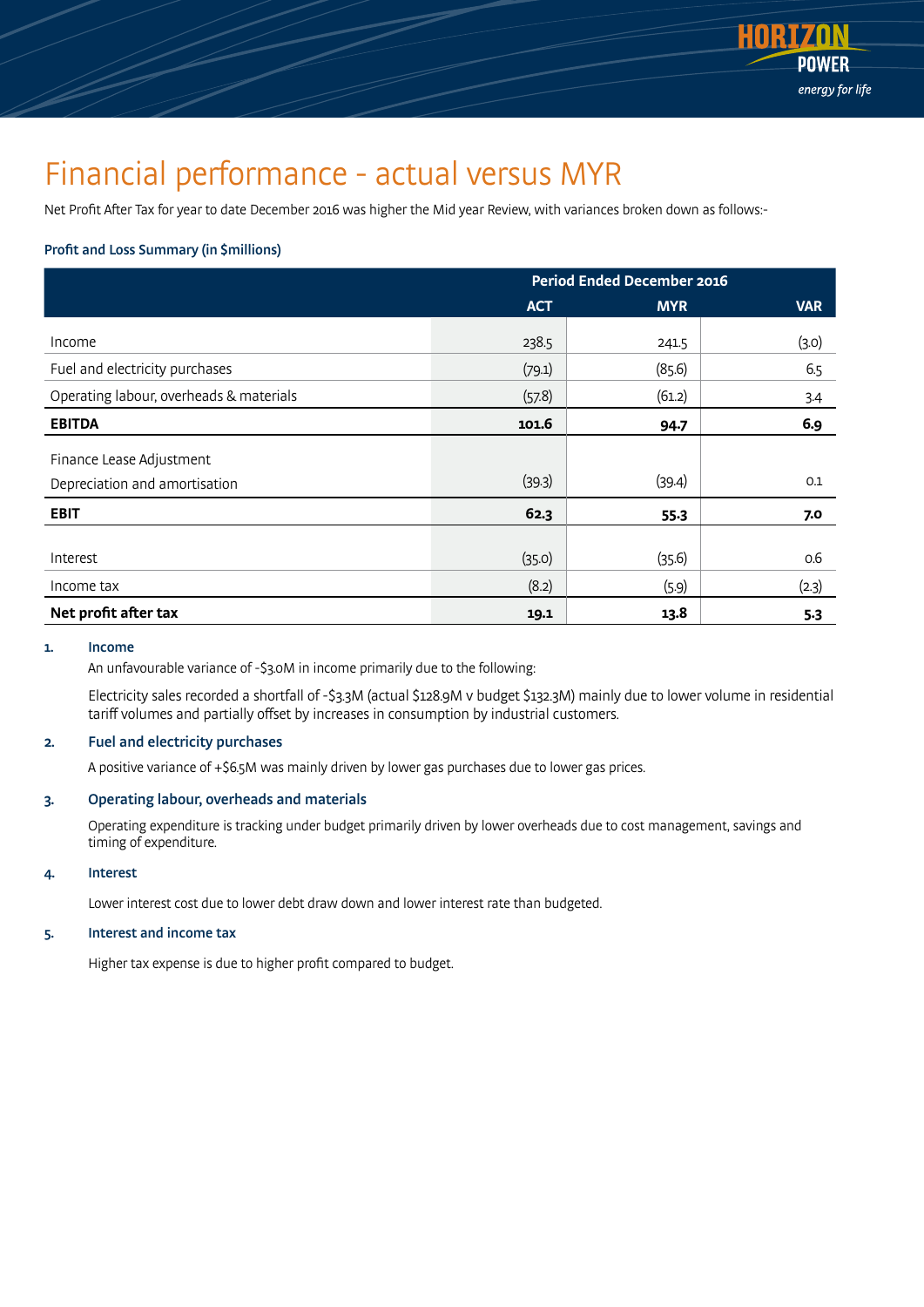

# Other performance measures

| <b>KPIS</b>                        | Actual               | <b>Target</b> | <b>Commentary</b>                                                                                                                                                                                                             |
|------------------------------------|----------------------|---------------|-------------------------------------------------------------------------------------------------------------------------------------------------------------------------------------------------------------------------------|
| <b>Business Value</b>              |                      |               |                                                                                                                                                                                                                               |
| Unit Cost to Supply (cents/kWh)*   | 30.6                 | 34.6          | The lower cost to supply reflects a decrease in cost<br>of goods sold mainly from the lower gas costs.                                                                                                                        |
| Return on Assets (%)**             | 7.6%<br>(annualised) | 6.6%          | Higher Return on Asset due to higher Earnings<br>Before Interest and Tax than budgeted.                                                                                                                                       |
| Subsidy reduction \$M (cumulative) | 91.7                 | 87.3          | Realised benefits now total \$91.7 M. Significant<br>movement of 'in progress' benefits this period<br>set to achieve an additional \$24.5 M by June<br>2017. This will result in the project exceeding<br>the \$100M target. |
| Community                          |                      |               |                                                                                                                                                                                                                               |

| Customer Satisfaction (Annual)<br>(Survey rating %)  | 73% | >70%          | YTD Customer satisfaction based on June 2016<br>Survey.                                            |
|------------------------------------------------------|-----|---------------|----------------------------------------------------------------------------------------------------|
| No. of Customer Bills on Time<br>(Unbilled accounts) |     | <b>&lt;40</b> | Unbilled numbers continuing to improve following<br>the completion of the advanced meter roll-out. |

\* Costs associated with Horizon Power's customers divided by kilowatt hours sent out. Costs Include costs to provide energy to customers, but specifically excludes business development, finance lease adjustments and interest expenses.

\*\* Return on Asset = Annualised EBIT / Average Total Assets for the period.